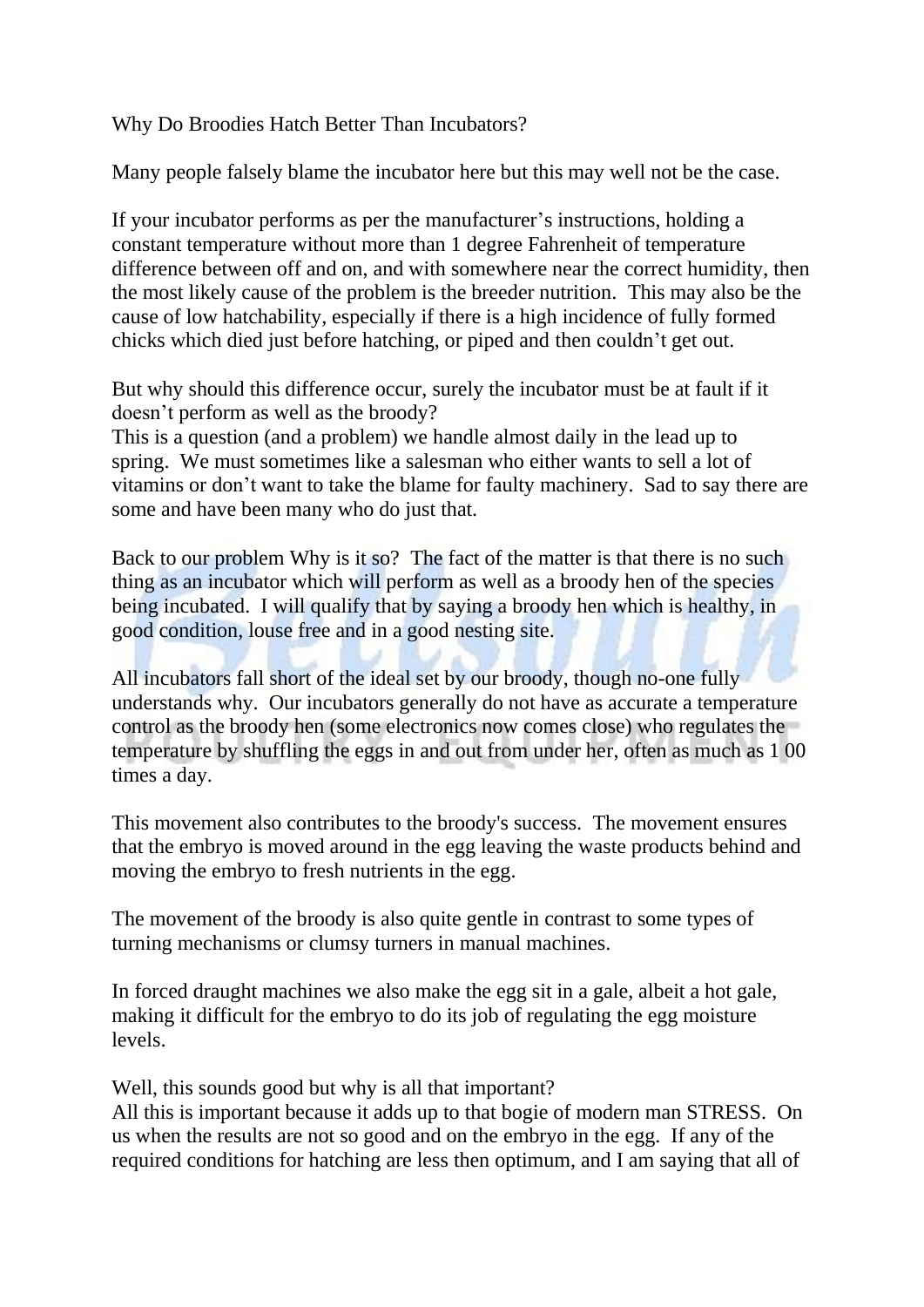the physical conditions in our incubators are less than perfect, then these cause added stress on the embryo. This causes the embryo to use the stress fighting vitamins up more quickly than normal. This means that the reserves of these vitamins are used before the embryo needs them.

## When does the embryo need them?

When the chick changes from breathing via the vein system in the egg to breathing via the lungs, the chick encounters the highest stress of the incubation period. Following this it must perform the strenuous task of removing the end of the shell. Both of these events cause the chick to use up large amounts of B group stress fighting vitamins. But if the reserves are already depleted then the chick will die. This usually happens at the time the embryo pushes its beak through the membrane into the air cell but can occur at the time of the first pip.

With the broody the extra rotation ensures that the vitamins are used most effectively, allowing eggs which are marginal to be hatched where those same eggs would be dead in shell in the incubator.

## The Solution

The solution is simple and straightforward. Increase the levels of the B group stress fighting vitamins and the hatch rate will increase. Water soluble vitamin mixes fed in the water or feed for 2 weeks before collecting eggs for incubation will improve the results. This will also ensure stronger chicks and better liveability.

But, you may say the birds have good pellets and green feed isn't that enough. The short answer is no. Pelleted rations are least cost formulated for high production, not for hatching. The amount of b group vitamins necessary for good hatch is a great deal higher than that necessary for high production.

Add to this the fact that the strains of modem fowl lay many more eggs than the wild bird, so the amount of green feed required to obtain the necessary vitamins is more than the digestive tract can process. The only way is to add concentrated vitamins to the food of the bird.

With species other than chicken, the commonly available rations leave a great deal to be desired. We know comparatively little of the nutritional requirements of species such as peafowl, some pheasants, quail and goose. For these species a broader vitamin mix than the standard stress mix can produce exceptional results. Often the amino acid blend supplements are best.

In summary, the incubation problem you may be experiencing may not be the incubator. About 70% of all incubator problems we encounter (apart from outright component failure) are nutritional problems.